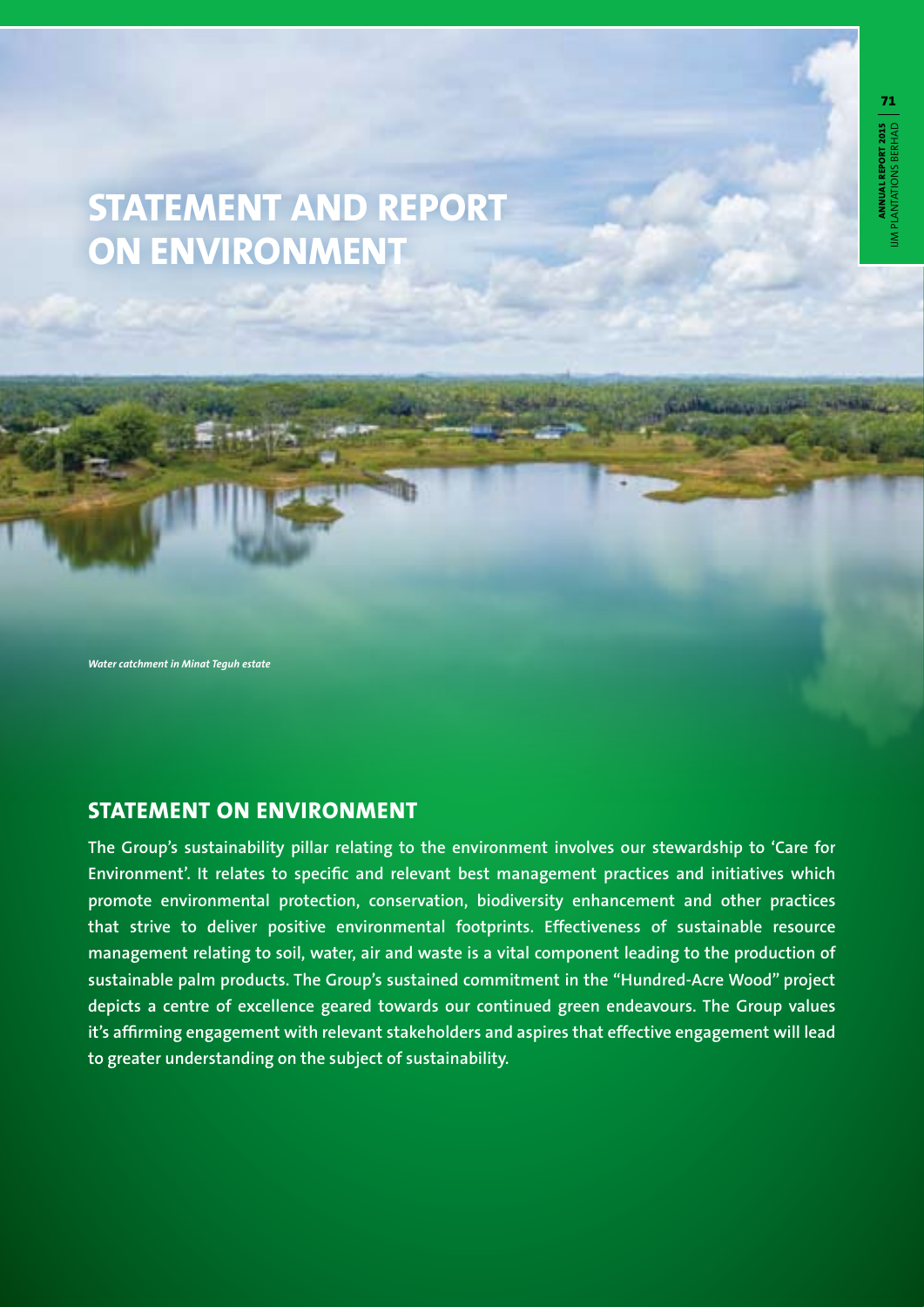## **Statement and Report on Corporate Responsibility and Sustainability** (cont'd)

### **ANNUAL REPORT ON ENVIRONMENT**

#### **LAND USE AND CONSERVATION STEWARDSHIP**

The commitment towards the protection of the environment has been embedded in the Group's business model. One of the adopted strategies to manage and minimise the impacts of our agricultural activities towards the environment is through the protection of high conservation value ("HCV") areas such as the riparian reserves, marginal soils, steep areas and also water bodies. HCV assessments have been conducted internally for all plantations and by external expertise especially for our plantations in Indonesia. Management plans are developed for the HCV sites and appropriate buffer zones are conserved. The Group continues to provide awareness through training of our people on the protection of these important conservation sites and ensure that all our agricultural activities adhered to the industry's best management practices. The operating units have identified and demarcated the riparian and forest buffer zones in accordance to the legal requirements. There are strictly no chemical applications and with minimal intervention at these sites it allow for natural re-vegetation. Some of our staff in Malaysia were trained by the Sabah Wildlife Department to manage biodiversity and have volunteered as wildlife wardens.

There are more than 6,146 acres or 8% of the Group's total land bank in Sabah which has been set aside for conservation related purposes. The mature areas have been reduced to 78.8% (2014: 80.3%) whilst the immature areas were increased to 7.5% of the total land bank in Sabah due to the on-going replanting activities

in the Sandakan region. The Group's in-situ tree rehabilitation project including the planting of suitable forest tree saplings are on-going at selected conservation sites. This includes the planting of bongkul (*Neonauclea subdita*), jelutong (*Dyera costulata*) and mahogany (*Swietenia spp.*) In the reporting year, Rakanan Jaya South Estate has planted 6,514 bongkul tree saplings over 8 hectares in one of its flood prone areas. Villagers from the surrounding community were employed for the project. The management is closely monitoring the rehabilitation progress and continues to identify additional areas to be rehabilitated. The Group's conservation site coined as 'Hundred-Acre Wood' continues to serve as the centre of excellence for conservation, education, recreational and training for our people and visiting stakeholders. In the reporting year, a crocodile relocation initiative was carried out at Minat Teguh estate with the assistance of Wildlife Rescue Team from the Sabah Wildlife Department. The Group continued to promote avian biodiversity and fauna conservation awareness in partnership with a NGO, Borneo Bird Club at the 2014 Borneo Bird Festival targeting especially on the schoolchildren. In the reporting year, the Group also collaborated with MPOC focusing on the discussions pertaining to the sustainability of the Malaysian palm oil industry and with the Sabah Forestry department in an Environmental Education Forum.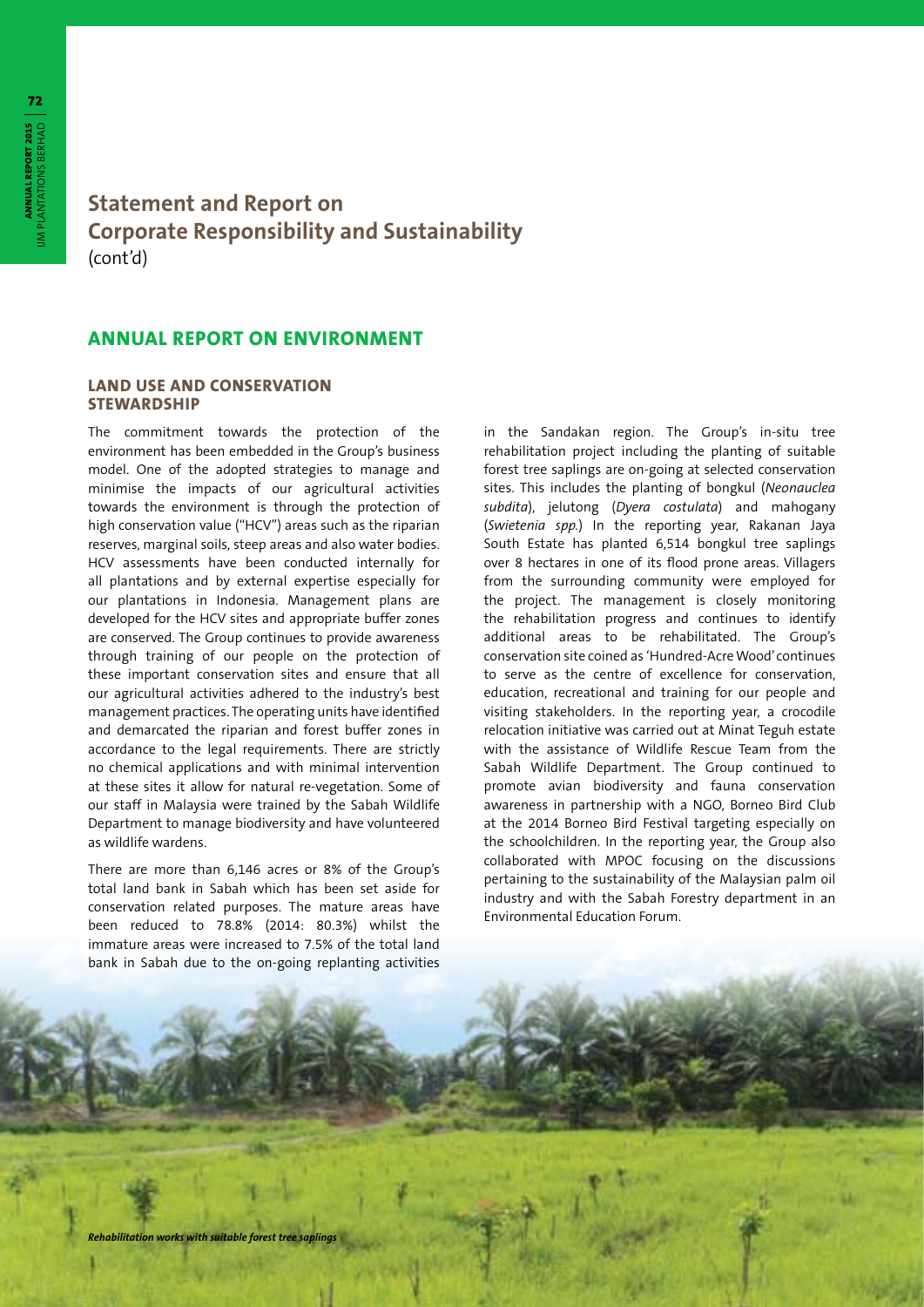#### **RESOURCE STEWARDSHIP**

The Group is committed to utilise and protect our available resources in a responsible and sustainable manner. With constant changes in the weather pattern, the Group has adopted a comprehensive environmental management system to manage our resources in our supply chain. This system comprises best management practices, standard operating procedures, adherence to relevant policies and regulatory requirements and periodic monitoring and review of our performance.

#### **SOIL MANAGEMENT**

The Group adopts industry's BMP in managing soils that help to reduce soil erosion. This include proper frond stacking, planting of legume cover crops, implementing no blanket spraying and adopting an agronomicbased fertiliser recommendation programme. Vertiver (*Chrysopogon zizaniodes*) grass was also planted at various slopes to reduce erosion. The Group's fertiliser programme is recommended by an in-house qualified agronomist based on a thorough analysis of leaf nutrient contents, yield-gap profiling and field observations. Practices such as systematic frond stacking, application of empty fruit bunches, biocompost and dried decanter cakes have been implemented to improve soil fertility in selected estate blocks.

The Group continues to embrace and implement integrated pest management practices (IPM). It involves a combination of different pest management techniques including an effective pest census and surveillance system to maintain the pest population below the acceptable thresholds while minimising the pesticide usage. In the reporting year, a total of 1,841 predator bugs bred by the in-house insectariums were released in the fields. Planting of beneficial plants such as *Antigonon leptopus*, *Turnera subulata* and *Cassia cobanensis* are encouraged for the proliferation of natural predatory bugs. In the reporting year, the Group has planted more than 3,500 polybags of beneficial plant in the operating units. Pheromone traps were used to control *Oryctes rhinoceros* beetles. The Group has also initiated a preliminary project to pursue breeding barn owls in Sabah to help in the control of rats.

#### **WATER CONSERVATION**

Oil palms and the operations are water-dependent and as such the water resources available have to be well managed to ensure minimum wastages. In the nursery management, the Group continues to expand and utilise the drip irrigation technology at the main nursery stage. This irrigation system is a precision irrigation method which can minimise wastages arising from spillages and soil surface evaporation. Protection of riparian reserves is one of the vital elements in the protection of the water sources. The Group protects and rehabilitates riparian reserves in compliance with the "Garispanduan JPS Bil.1 Tahun 2000" as well as "Seksyen 40 – Enakmen Sumber Air Negeri Sabah 1998". In order to ensure better water security, all operating units have at least one water reservoir that doubles up as a water reserve as part of the risk management during prolonged drought seasons. Besides, all houses in the plantations are equipped with water storage tanks to harvest rain water for domestic consumption. Water is being treated before being channeled for domestic consumption. The water quality is closely monitored for conformance to the World Health Organisation (WHO) drinking water standard. The Group is prudent in managing the palm oil mill effluent (POME) generated from the palm oil milling process. POME is being treated before being channeled to the selected fields approved by DOE for land irrigation. The Group continuously monitors the performance of the effluent treatment systems and reduces the Biological Oxygen Demand (BOD) level through the latest effluent treatment technology. A membrane technology for tertiary effluent treatment is being used at Desa Talisai Palm Oil Mill. In the reporting year, Sabang Palm Oil Mill-2 was given a certificate of recognition by Department of Environment ("DOE") for its consistency to maintain the treated effluent quality at low ppm.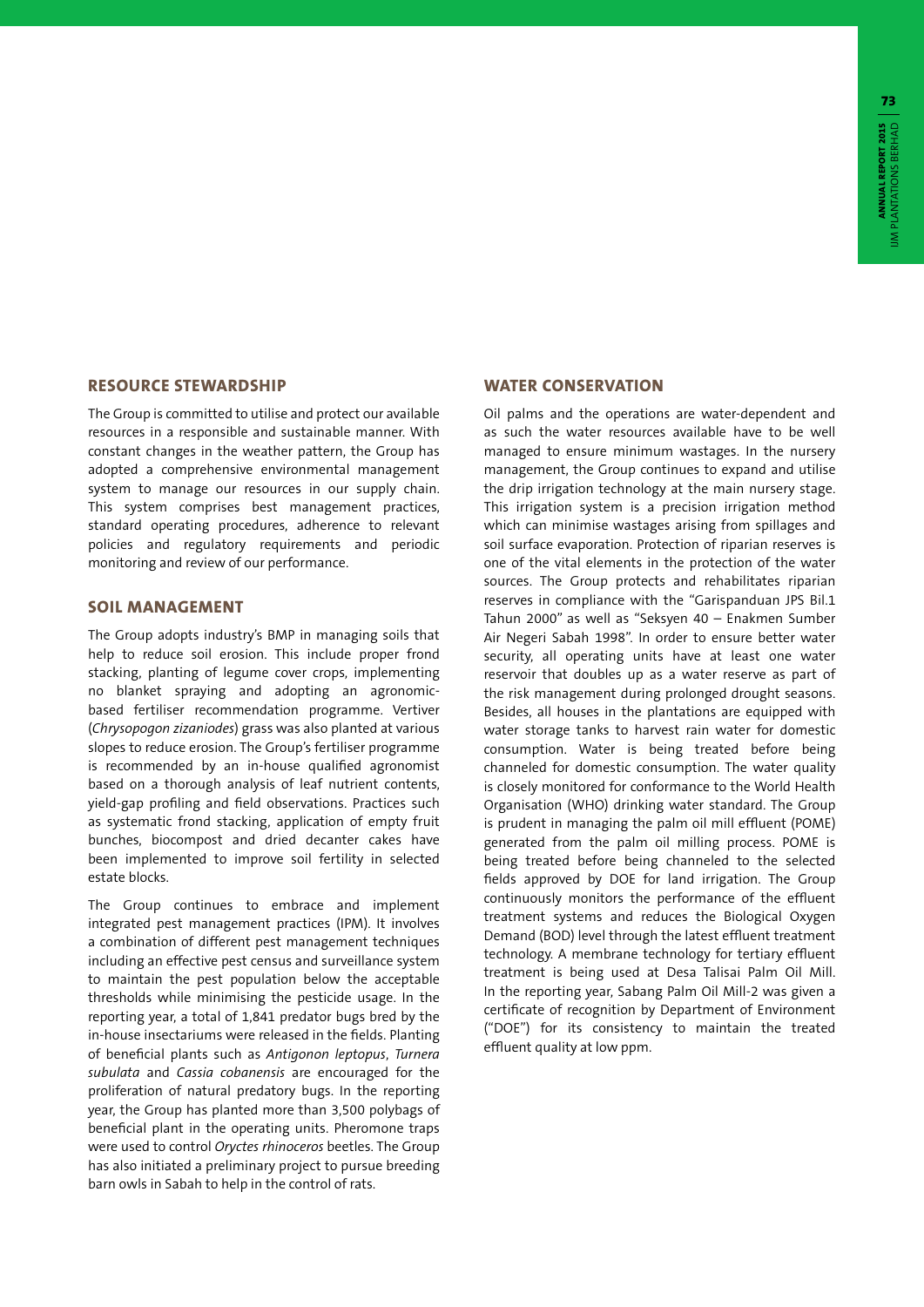## **Statement and Report on Corporate Responsibility and Sustainability** (cont'd)

#### **AIR QUALITY MANAGEMENT**

'Zero-burning' policy is strictly adhered by the operations, both at the housing area and all land clearing sites such as at the replanting programmes at Sandakan region. The zero-burning policy has been incorporated into land clearing contracts involving external contractors. The management is vigilant on any fire hazards in the operations. Watch-towers are in place and employees are constantly briefed to be on fire-alert especially during the drought season. The air pollutant level from the palm oil processing plants is closely monitored through the Continuous Emission Monitoring System (CEMS) which is directly linked to the DOE. In order to ensure dust levels are minimal especially at the housing areas, various speed humps have been constructed at strategic places.



*Notice on burning policy in operating units*

#### **WASTE AND BY-PRODUCTS MANAGEMENT**

The Group ensures that all waste generated such as biomass waste, scheduled waste, domestic waste, sewage and palm oil milling by-products and effluents are handled with care and in accordance to regulatory requirements. Types of wastes which are classified as scheduled waste are securely stored, labelled, recorded and disposed in accordance to the Environmental Quality Act 1974 (Scheduled Waste) Regulations, 2005. Domestic waste generated from the housing quarters are collected on a routine basis and disposed at the designated landfill sites which were carefully selected based on site topography and soil suitability to avoid water source contamination. The Group practices zero by-products discharge policy in the processing plants where palm oil milling by-products such as empty fruit bunches (EFB) and treated POME are recycled back to the field for mulching and irrigation purposes. EFB and POME also used to produce biocompost. Other by-products such as mesocarp fibres and fruit shells are fully utilised as boiler fuel to generate power and steam to minimise the usage of non-renewable fossil fuel. The Group continues to promote recycling activity. Recycling bins are provided at strategic places to encourage employees to embrace 3Rs of Reduce, Reuse and Recycle. Since 2010, quarterly recycling campaigns at our Sandakan head office coined "Greening Saturday" have been organized. To date, a total of 5.7 metric tonnes of recyclable items have been sent for recycling purposes. The funds collected were used for welfare activities for our employees.



*Recycling in the operating units*